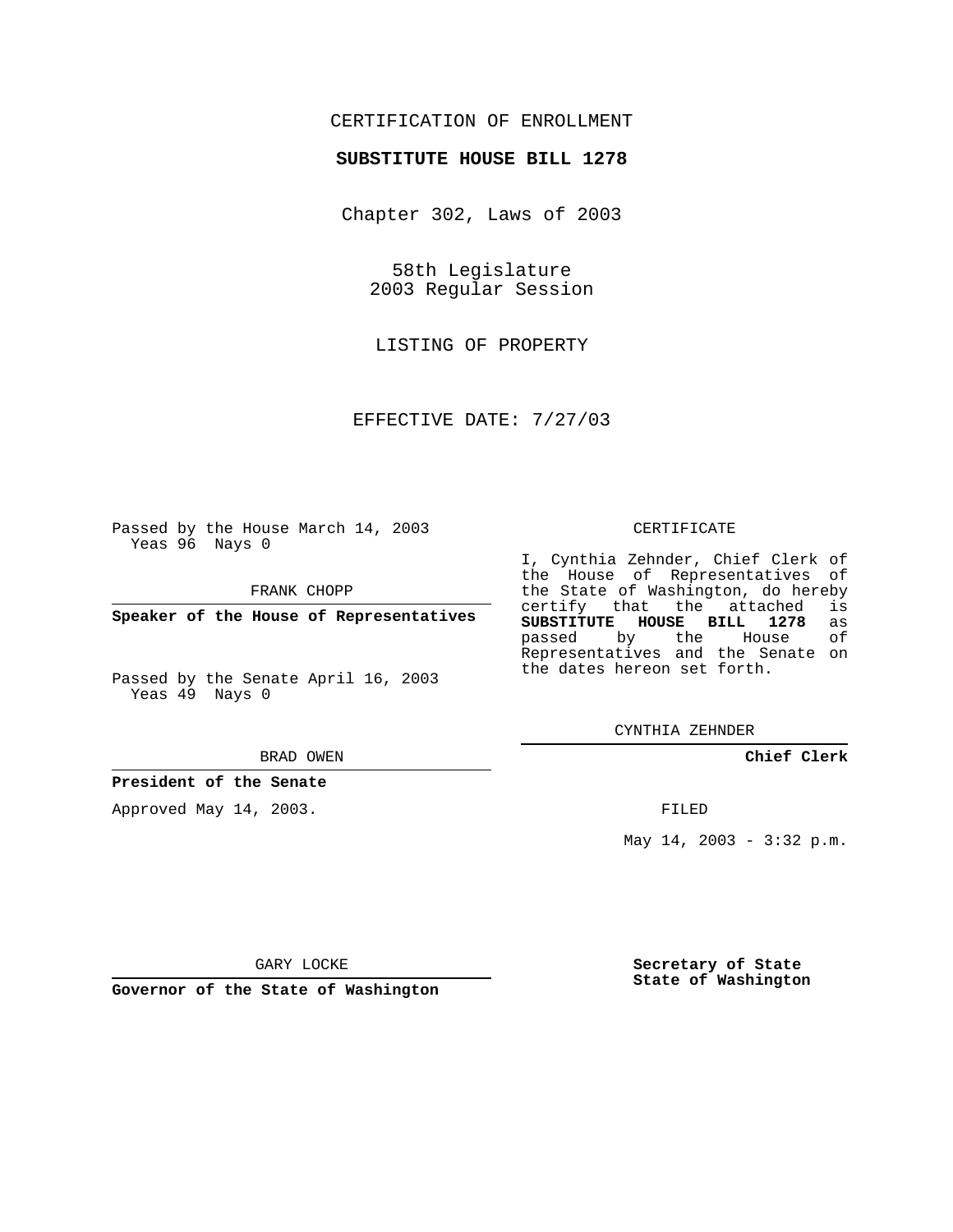# **SUBSTITUTE HOUSE BILL 1278** \_\_\_\_\_\_\_\_\_\_\_\_\_\_\_\_\_\_\_\_\_\_\_\_\_\_\_\_\_\_\_\_\_\_\_\_\_\_\_\_\_\_\_\_\_

\_\_\_\_\_\_\_\_\_\_\_\_\_\_\_\_\_\_\_\_\_\_\_\_\_\_\_\_\_\_\_\_\_\_\_\_\_\_\_\_\_\_\_\_\_

Passed Legislature - 2003 Regular Session

**State of Washington 58th Legislature 2003 Regular Session**

**By** House Committee on Finance (originally sponsored by Representatives Conway, Cairnes, Kirby and Bush)

READ FIRST TIME 02/27/03.

 AN ACT Relating to listing property for tax purposes; and amending RCW 84.40.040, 84.40.060, 84.40.070, 84.40.190, 84.40.335, 84.36.310, and 84.36.630.

BE IT ENACTED BY THE LEGISLATURE OF THE STATE OF WASHINGTON:

 **Sec. 1.** RCW 84.40.040 and 2001 c 187 s 18 are each amended to read as follows:

 The assessor shall begin the preliminary work for each assessment not later than the first day of December of each year in all counties in the state. The assessor shall also complete the duties of listing and placing valuations on all property by May 31st of each year, except that the listing and valuation of construction and mobile homes under RCW 36.21.080 and 36.21.090 shall be completed by August 31st of each year, and in the following manner, to wit:

 The assessor shall actually determine as nearly as practicable the true and fair value of each tract or lot of land listed for taxation and of each improvement located thereon and shall enter one hundred percent of the true and fair value of such land and value of such improvements, together with the total of such one hundred percent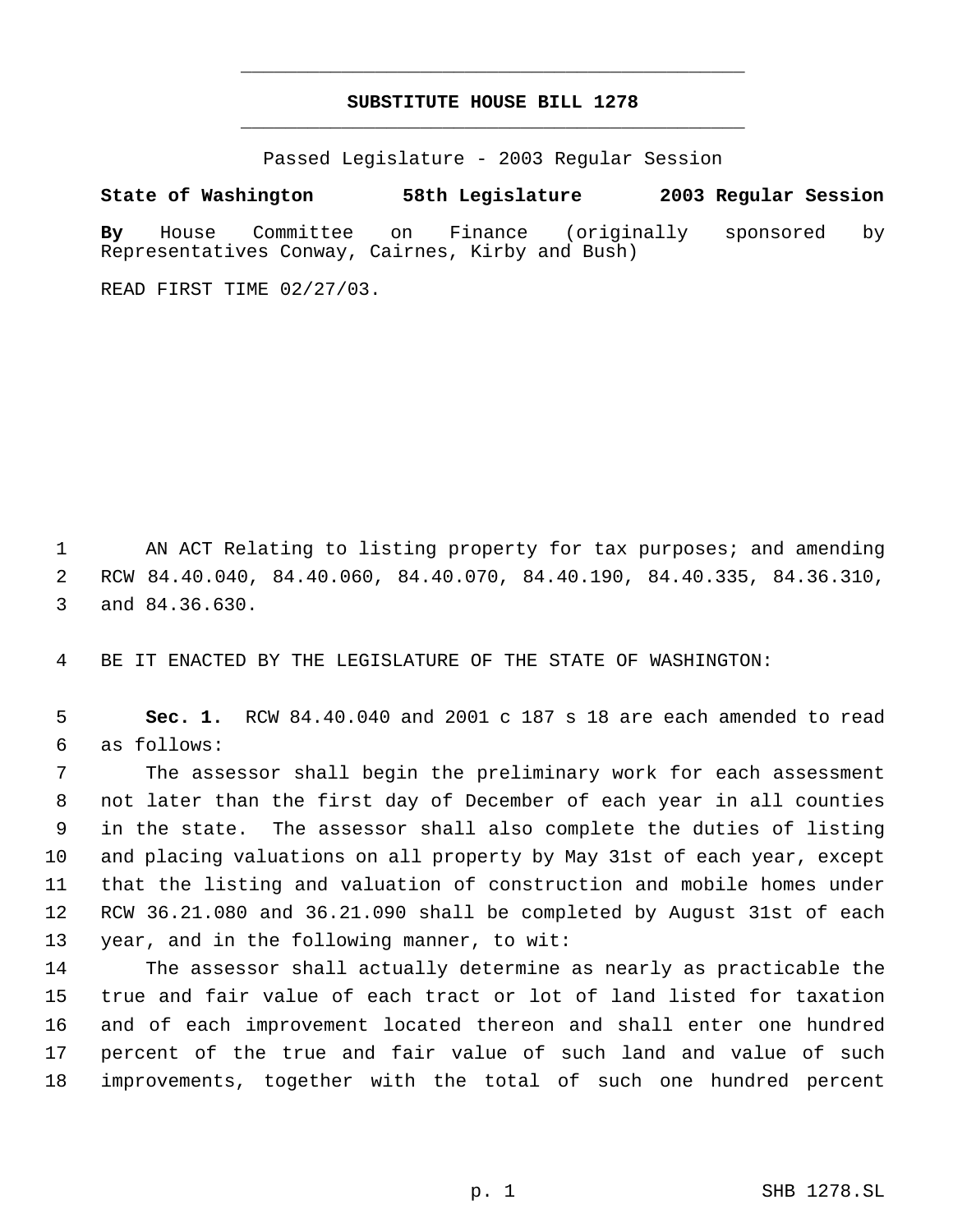valuations, opposite each description of property on the assessment list and tax roll.

 The assessor shall make an alphabetical list of the names of all persons in the county liable to assessment of personal property, and require each person to make a correct list and statement of such property according to the standard form prescribed by the department of revenue, which statement and list shall include, if required by the form, the year of acquisition and total original cost of personal 9 property in each category of the prescribed form( $\sqrt{2}$  and shall be signed 10 and verified under penalty of perjury by the person listing the 11 property: PROVIDED, That)). However, the assessor may list and value improvements on publicly owned land in the same manner as real property is listed and valued, including conformance with the revaluation program required under chapter 84.41 RCW. Such list and statement shall be filed on or before the last day of April. The assessor shall 16 on or before the 1st day of January of each year mail, or 17 electronically transmit, a notice to all such persons at their last 18 known address that such statement and list is required( $(\tau$  such)). This 19 notice ( $(\pm \theta)$ ) must be accompanied by the form on which the statement or 20 list is to be made( $\left(\div\right)$  PROVIDED, That)). The notice mailed, or 21 electronically transmitted, by the assessor to each taxpayer each year shall, if practicable, include the statement and list of personal property of the taxpayer for the preceding year. Upon receipt of such statement and list the assessor shall thereupon determine the true and fair value of the property included in such statement and enter one hundred percent of the same on the assessment roll opposite the name of the party assessed; and in making such entry in the assessment list, the assessor shall give the name and post office address of the party listing the property, and if the party resides in a city the assessor shall give the street and number or other brief description of the party's residence or place of business. The assessor may, after giving written notice of the action to the person to be assessed, add to the assessment list any taxable property which should be included in such list.

 **Sec. 2.** RCW 84.40.060 and 1988 c 222 s 16 are each amended to read as follows:

37 Upon receipt of the ((verified)) statement of personal property,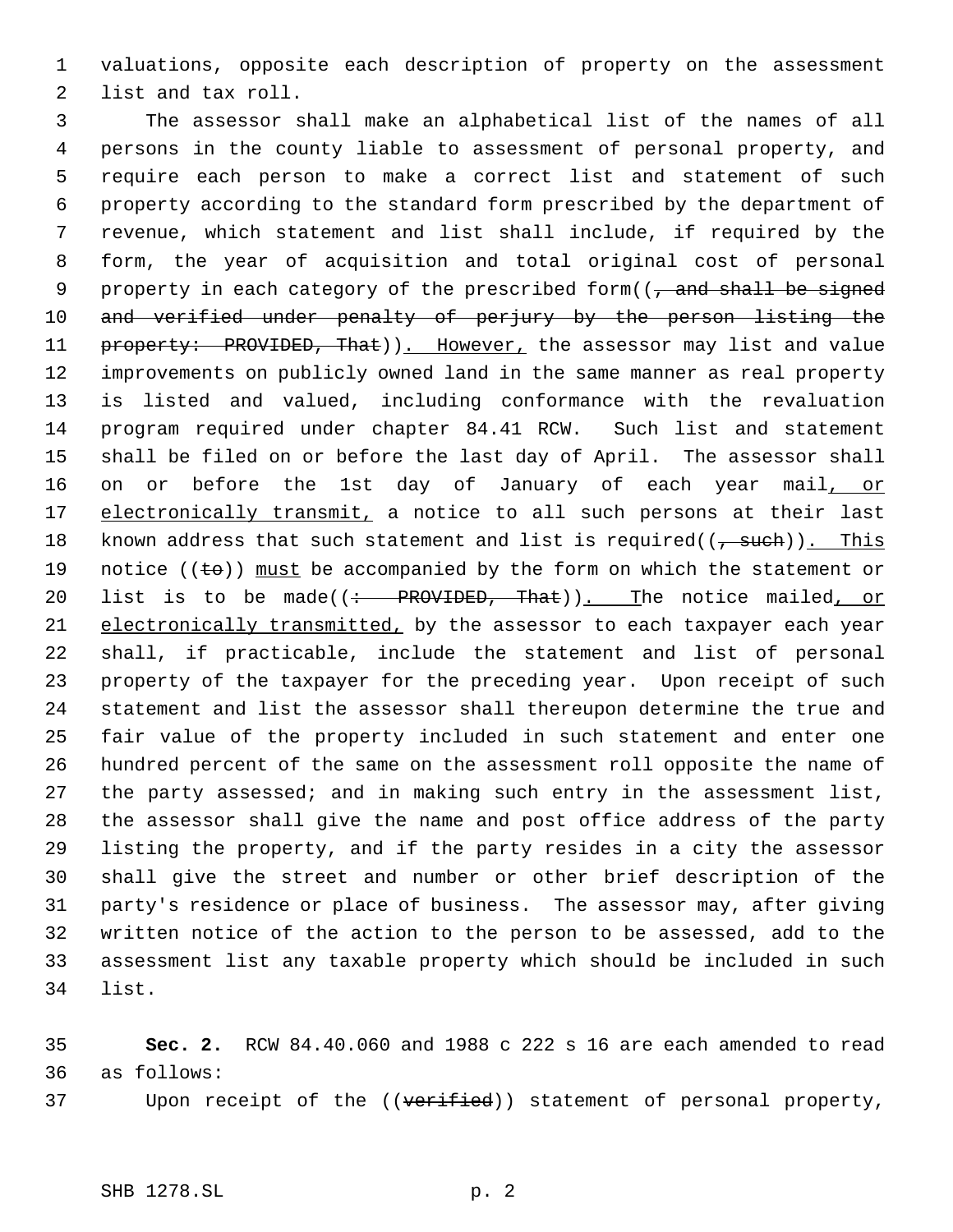1 the assessor shall assess the value of such property( $($  : PROVIDED, $)$ ). If any property is listed or assessed on or after the 31st day of May, the same shall be legal and binding as if listed and assessed before 4 that time((: PROVIDED, FURTHER, That any statement of taxable property 5 which is not signed by the person listing the property and which is not verified under penalty of perjury shall not be accepted by the assessor nor shall it be considered in any way to constitute compliance, or an 8 attempt at compliance, with the listing requirements of this chapter)).

 **Sec. 3.** RCW 84.40.070 and 1961 c 15 s 84.40.070 are each amended to read as follows:

 The president, secretary or principal accounting officer or agent of any company or association, whether incorporated or unincorporated, except as otherwise provided for in this title, shall make out and 14 deliver to the assessor a ((sworn)) statement of its property, setting 15 forth particularly( $(-$ First,))  $(1)$  the name and location of the company 16 or association;  $((\text{second},)) (2)$  the real property of the company or 17 association, and where situated;  $((\text{third}_r))$  and  $(3)$  the nature and value of its personal property. The real and personal property of such company or association shall be assessed the same as other real and personal property. In all cases of failure or refusal of any person, 21 officer, company, or association to make such return or statement, it shall be the duty of the assessor to make such return or statement from the best information he can obtain.

 **Sec. 4.** RCW 84.40.190 and 2001 c 185 s 13 are each amended to read as follows:

 Every person required by this title to list property shall make out and deliver to the assessor, or to the department as required by RCW 28 84.40.065, either in person, by mail, or by electronic transmittal  $\underline{\text{if}}$ 29 available, a statement( $\left($ , verified under penalty of perjury,)) of all the personal property in his or her possession or under his or her control, and which, by the provisions of this title, he or she is required to list for taxation, either as owner or holder thereof. ((Each list, schedule or statement required by this chapter shall be signed by the individual if the person required to make the same is an 35 individual; by the president, vice-president, treasurer, assistant 36 treasurer, chief accounting officer or any other officer duly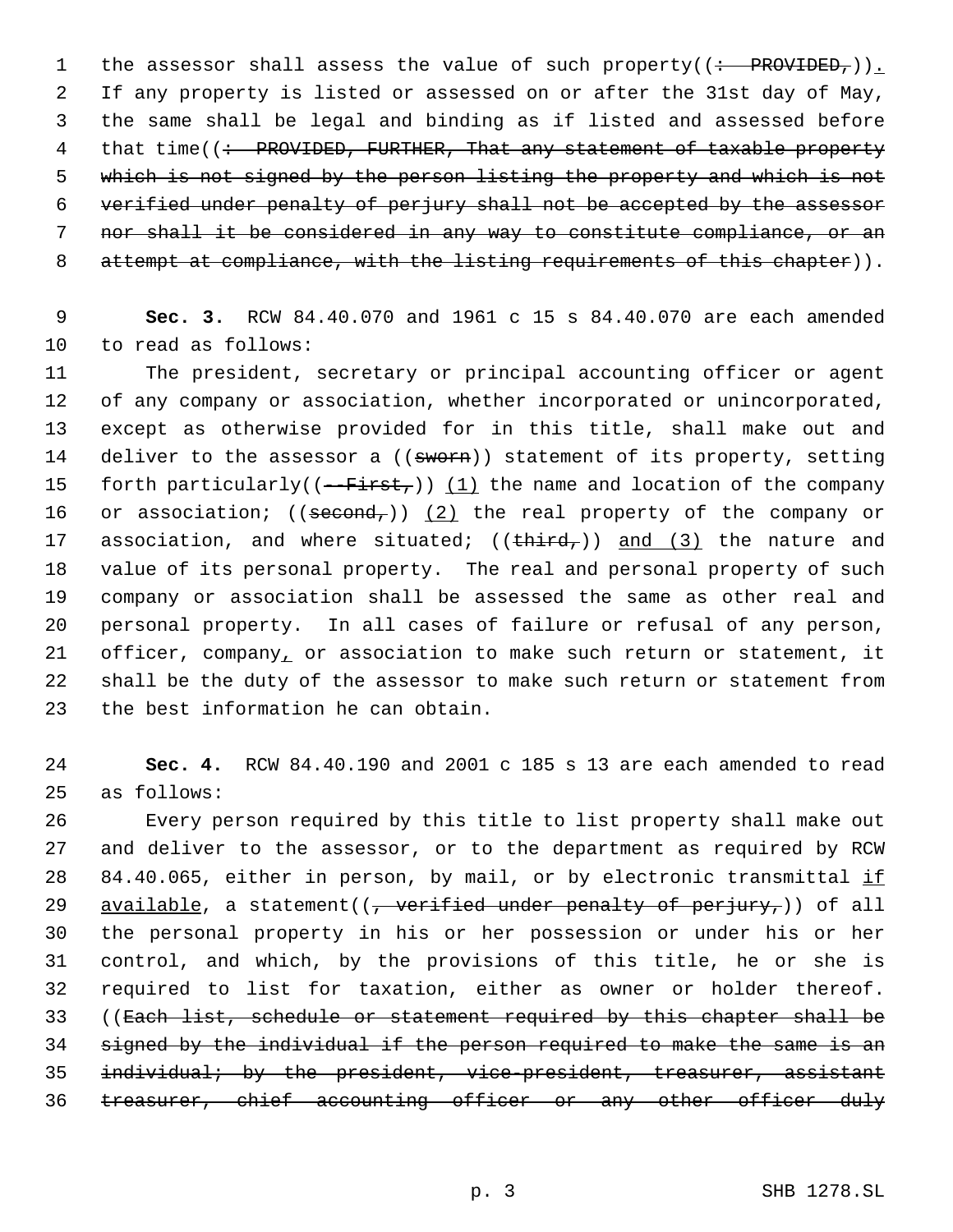1 authorized to so act if the person required to make the same is a 2 corporation; by a responsible and duly authorized member or officer having knowledge of its affairs, if the person required to make the same is a partnership or other unincorporated organization; or by the fiduciary, if the person required to make the same is a trust or estate. The list, schedule, or statement may be made and signed for the person required to make the same by an agent who is duly authorized to do so by a power of attorney filed with and approved by the 9 assessor.)) When any list, schedule, or statement is made ((and signed 10 by such agent)), the principal required to make out and deliver the same shall be responsible for the contents and the filing thereof and shall be liable for the penalties imposed pursuant to RCW 84.40.130. No person shall be required to list for taxation in his statement to the assessor any share or portion of the capital stock, or of any of the property of any company, association or corporation, which such person may hold in whole or in part, where such company, being required so to do, has listed for assessment and taxation its capital stock and property with the department of revenue, or as otherwise required by law.

 **Sec. 5.** RCW 84.40.335 and 1967 ex.s. c 149 s 42 are each amended to read as follows:

 Except for personal property under RCW 84.40.190, any list, schedule or statement required by this chapter shall contain a written declaration that any person signing the same and knowing the same to be false shall be subject to the penalties of perjury.

 **Sec. 6.** RCW 84.36.310 and 1969 ex.s. c 124 s 2 are each amended to read as follows:

 Any person claiming the exemption provided for in RCW 84.36.300 29 shall file such claim with his or her listing of personal property as provided by RCW 84.40.040. The claim shall be in the form prescribed by the department of revenue, and shall require such information as the 32 department deems necessary to substantiate the claim. ((The claim shall be signed and verified by the same person and in the same manner 34 as the listing of personal property filed pursuant to RCW 84.40.040.)